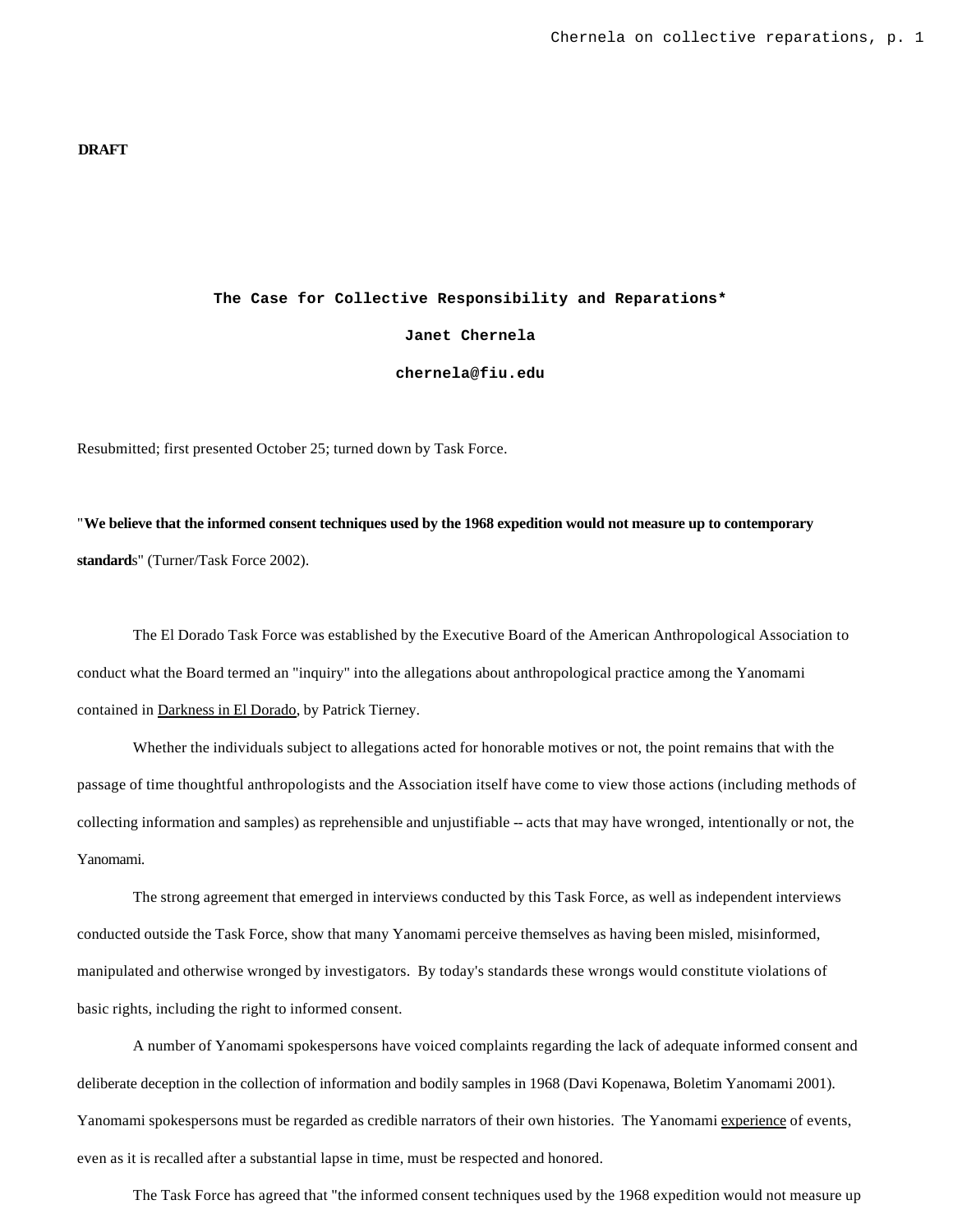Chernela, p. 2

to contemporary standards" (Turner/Task Force 2002).

If the allegations and needs of contemporary Yanomami are disregarded, this could contribute to a persistent institutional pattern of negligence by the AAA, constituting a further disregard for Yanomami rights by the Association.

It could be argued, for example, that had the AAA vigorously and promptly acted to protect the rights of the Yanomami when called to do so by the Association of Brazilian Anthropologists (ABA), the legacy of accusation would be considerably reduced. That the legacy still persists, may be due to neglect, intentional or not, by the AAA in effectively addressing these matters. This was likely the case when, in 1989, Association President Rappaport congratulated Brazilian president Sarney for what what had become a reduced and divided Yanomami territory. When President Rappaport belatedly offered congratulations to the Brazilian government for its creation of a Yanomami reserve, the allotted land had been partitioned into 19 separate parcels, leaving 23 Yanomami communities outside the area and two conservation units inside it (Albert 1991:45). The congratulated president had reduced Yanomami lands by 30%.

I therefore make a case for collective reparations to the Yanomami. The argument is based on findings from interviews with Yanomami in Brazil and Venezuela, suggesting that the Yanomami were subject to scientific investigation in which they were treated in less than a humane manner. The position favoring reparations is grounded in a basic moral postulate that wrongs experienced by the Yanomami should be remedied. As these are not merely the sum of many individual actions, but are the collective acts of a professional association, I suggest that they be treated collectively.

Moreover, it is in keeping with the decision of this Task Force to regard the Tierney book as an opportunity to reflect on the discipline in order to learn. I quote from Hill et al., Task Force Preliminary Report, Jan. 2002:

"We have ... undertaken a reflexive exercise, on the implications not simply of some specific moments of anthropological practice among the Yanomami, but on anthropological practice more generally, and its location in those relatively enduring regimes of knowledge and power which we can refer to in shorthand as the confrontation of Western elites with "others" whose presence requires classification, explanation, and incorporation into the systems of knowledge through which that power is in part constituted. These regimes do **more than merely shape anthropological practice; they make it possible.** However, at the same time, they make possible the use of anthropology to interrupt these very regimes, to expose their contradictions, and to open within them spaces within which new forms of knowledge can be uttered and new voices can be heard. By locating the owrk of our Task Force partly in the space of reflection, we hope to accomplish such an interruption. But at the very minimum we hope to inspire a movement in anthropological exchange beyond the relatively narrow zones in which debate over the meaning of Darkness in El Dorado has too often been restricted: Beyond a spurious distinction between value-free "science" and value-involved "humanities," and, especially, beyond individuals and personalities. All anthropological practice is implicated in what went wrong in "El Dorado" -- and we believe that things did go wrong. Some of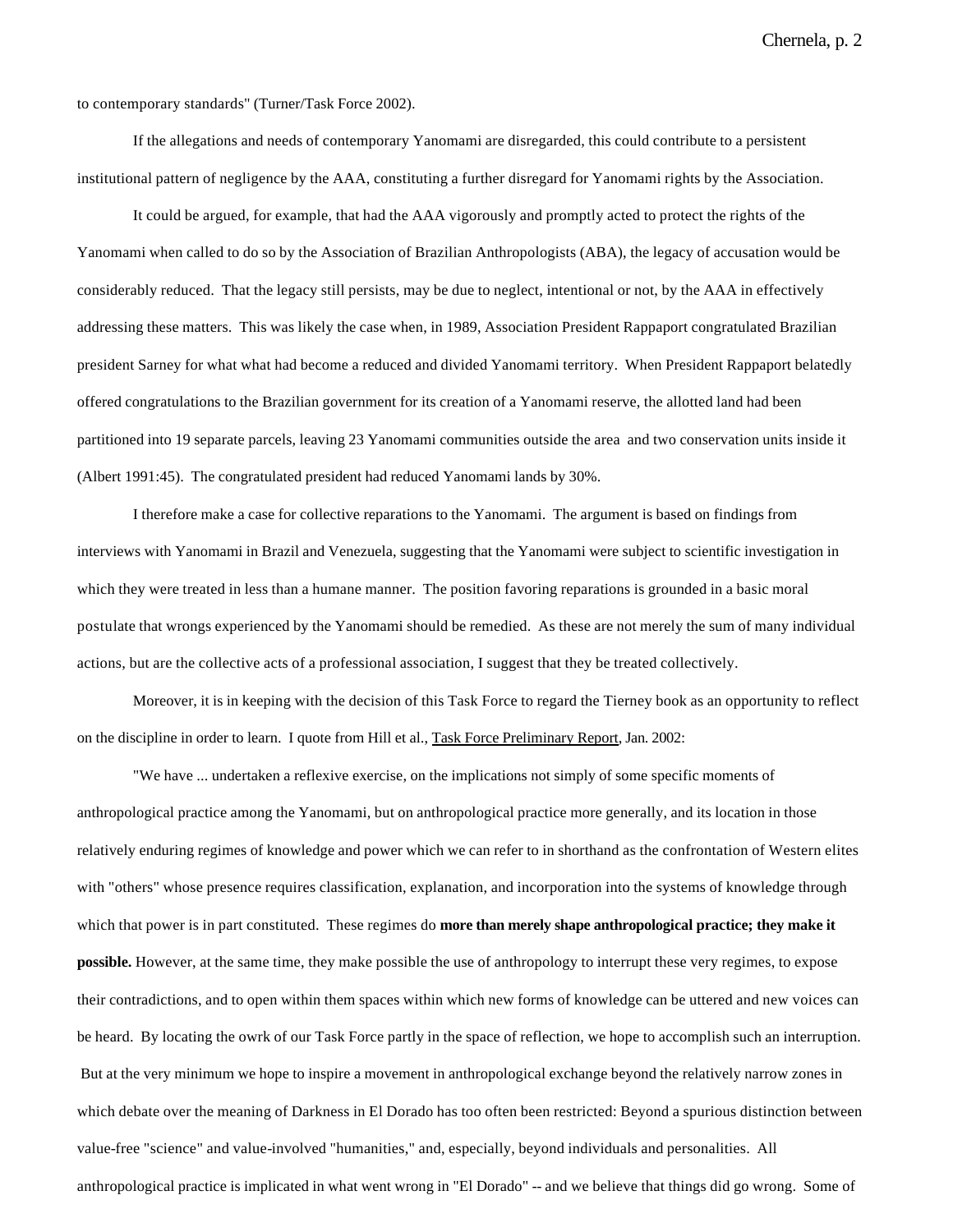Chernela, p. 3

the things that went wrong involved styles of anthropological investigation that are taken for granted or even explicitly advocated by many colleagues."

To these allegations of wrongful acts I would add the errors of omission and negligence. The present status of Yanomami human rights, land demarcation, and health in Venezuela was virtually unknown to the American anthropological community until several months ago, despite decades of research by American anthropologists among them (see www.aaanet.org/committees/cfhr/index.htlm or www.aaanet.or/eldoradoupdate.pdf). In contrast, the legal and health status of Brazilian Yanomami has been consistently called to the attention of the Association and has not always been handled with concern. In the case of the Yanomami, individual accusation among researchers has superceded concerns for the Yanomami themselves. Placing scholarly debate and individual accusation above the well-being of Yanomami, constitutes a failure, I believe, to meet ethical standards.

#### **What is Collective Responsibility?**

Let me explain. I believe that personal responsibilities and liabilities are not appropriate issues for this Task Force. The more important matter is collective or corporate responsibility.

I argue that both the AAA and the Yanomami can be treated as collectivities. A horizontal connection can be argued for the "perpetrator" group. As anthropologists with shared stakes, we have benefitted as a body from past relationships with small-scale societies. We have benefitted from these materials in class enrollments, and as "owners of specialized knowledge" that we have collected in these and similar contexts. Moreover, a number of criticisms are directly related to commonplace anthropological practices that deserve reflection. The entire debate raises questions regarding the process of gathering information and constructing representation. We therefore continue to share the costs of any wrongdoings or oversights by our members.

If the association is understood to be a collectivity or corporate entity, the "wrongdoing" of the association does not distribute to each of its members. Individual members may be blameless for the wrongs of their national Association. The burden of the Association's wrongdoings reflects professional roles rather than anything inherent in its members as persons. Several models for collective reparations exist. For example, in the case of reparations to Japanese American citizens who suffered internment between 1942-5, it was not necessary to demonstrate some benefit accrued by Americans from the internment (Fullinwider 2000).

#### **Collective complaint**

The Yanomami can be treated as a group because they were treated that way by the researchers, particularly in the way their bodily materials have been processed; and because they present their claims that way.

In making the case for reparations, it is a mistake to look for personal or individual wrongdoing. An individual model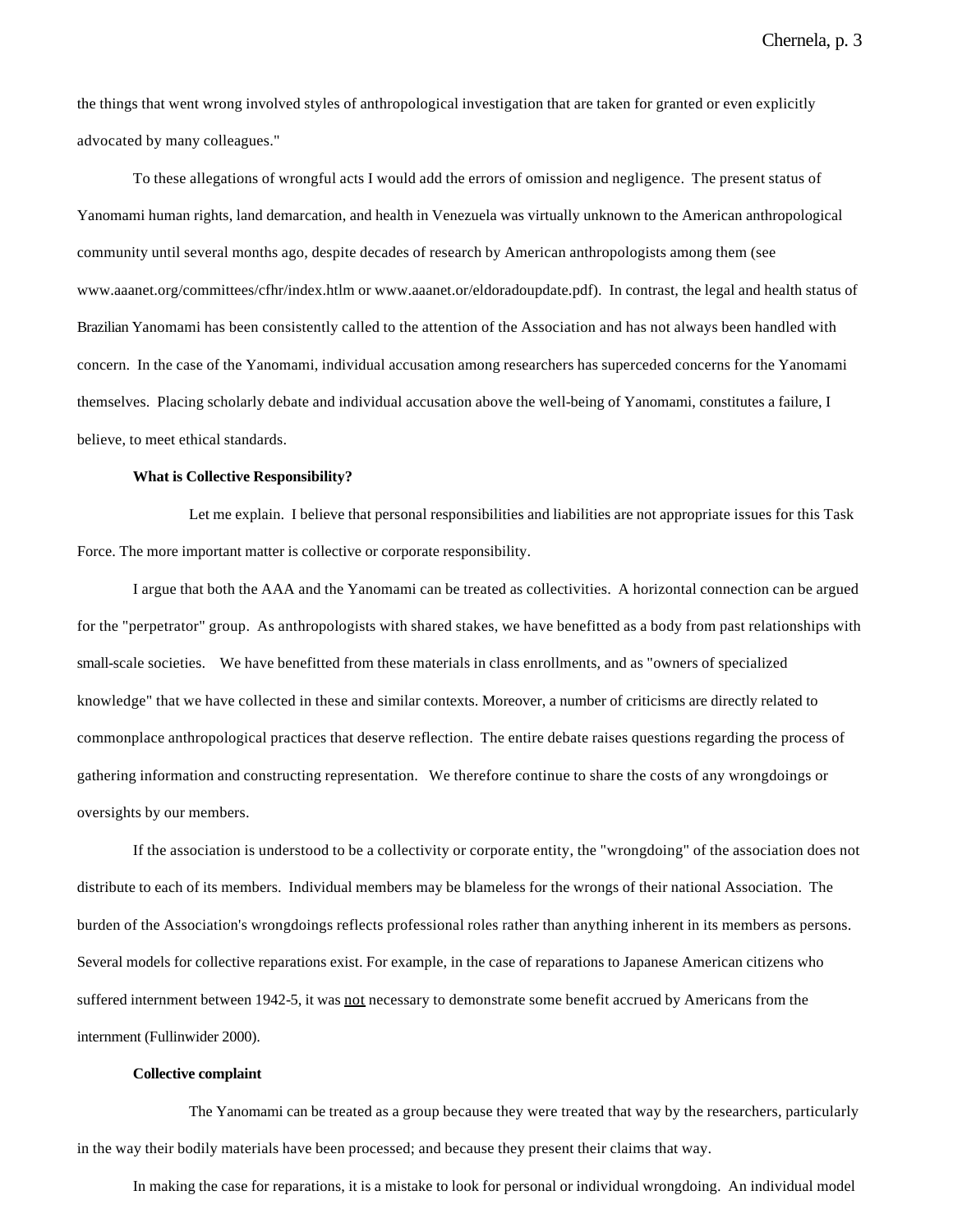for reparations is not practical; it generates unecessary problems because of the difficulties entailed in identifying individual responsibilities as well as entitlements. We cannot responsibly identify who should get what in compensation for events that may have occurred over thirty years ago. For example: To whom should reparations be paid? How do we trace or measure damage? How do we match reparations to losses?

Opponents of reparations might argue that identifying wrongdoers is necessary in order to extract compensation, or, complementarily, paying reparations requires identifying specific victims and the exact degree of their victimization. However, the results of this "radical individualism" would mean not compensating anyone at all. Therefore, we must abandon individualist models of reparations and replace them with group concepts.

Moreover, I argue, a relation of moral causality obtains between the two groups. While basing reparations on individual acts is likely to complicate matters and further controversy, basing reparations on collective responsibility could provide the healing that is called for and the return of dignity to a peoples who appear to have been subject to wrongdoing.

A collective act would represent an official apology from the body and a step toward making whole the damages, harm, and losses that may have been incurred by Yanomami. Recognition of damages engendered by past wrongs is likely to bring the Yanomami together politically, producing a horizontal unity -- an imagined community-- created by a commonality of experience appropriate to a discourse of reparations. An act of reparations recognizes and validates Yanomami complaints. It invites the debate to take place on Yanomami terms and could serve as a vehicle to political autonomy through discourse and decision-making.

Reparations, even at this late date, would not be gratuitous. There is real work they can perform. A properly structured reparations program enacted by the AAA could return or destroy blood samples as well as funnel resources to health or other service programs. It is hoped that such a program, continued over time, would repair damages both perceived and occasioned by anthropologists and other researchers in the spirit of an ongoing and dynamic process of informed consent, explanation and reparation, as outlined in the AAA Code of Ethics.

#### **References Cited**

### Albert, Bruce

 1991 "Terras Indigenas, Politica Ambeintal e Geopolitica no Desenvolvimento da Amazonia: A Proposito do Caso Yanomami." Amazonia: A Fronteira Agricola 20 Anos Depois, eds. Philppe Lena and Engracia de Oliveira.

## Belem:ORSTOM?CNPq, pp. 37-58

Fullinwider, Robert K.,

2000 "The Case for Reparations," Philosophy & Public Policy 20(2/3)1-27